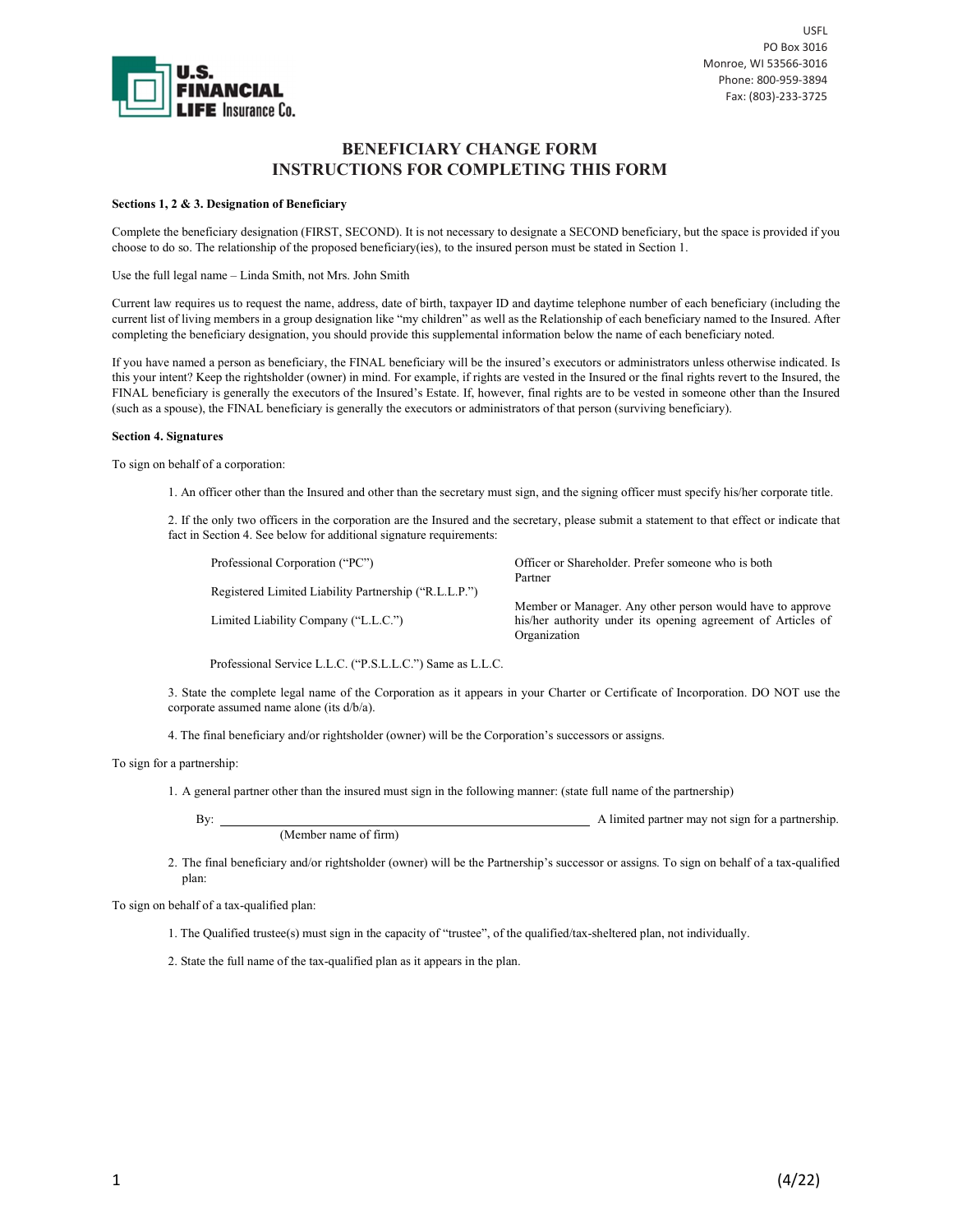

USFL PO Box 3016 Monroe, WI 53566-3016 Phone: 800-959-3894 Fax: (803)-233-3725

# SAMPLE WORDINGS

SAMPLE WORDINGS FOR COMPLETING FIRST AND SECOND BENEFICIARY DESIGNATIONS IN SECTION 1.

If you wish to designate… SINGLE BENEFICIARY a person Insured's estate corporation partnership GROUP (more than one person) BENEFICIARY children parents named brothers and sister (nieces and nephews, aunts and uncles, etc.) TRUST BENEFICIARY Trustee under written trust (living trust) Please use this language… Spouse, Jane Doe Insured's executors or administrators XYZ Corporation, or its successors or assigns. Smith and Jones, a partnership, or its successors or assigns. children, John Doe, Susan Doe and Frank Doe (will not include any other children) children of Insured including John Doe, Susan Doe and Frank Doe children of marriage of Insured and spouse, Mary Doe children of marriage of Insured and spouse, Mary Doe, including John Doe and Susan Doe Father, James Doe and mother, Frances Doe Sister, Jane Doe, and brothers John Doe, Frank Doe. Provide the names of Trustee(s), the name of living trust, date of living trust, the name(s) of grantor(s). John Jones (XYZ Bank) as trustee or his (its) successor trustee under an Agreement dated May 1, 1978 made by and between the Insured and said trustee.

Testamentary Trust (Trust created in a Will) The terms of trust must be fully contained in the Will and the Will must be probated to effectuate the trust.

the trustee or successor trustee under a trust created under the Instrument probated as the Last Will and Testament of the Insured or, if the Insured shall die intestate or shall leave a will not creating a trust, the Insured's executors, or administrators.

NOTE: If your Will specifies that some portion (or all) of your estate must be distributed ("poured over") to a trust that is already in existence, (a living trust), (then you can designate the trustee under the written trust agreement as the beneficiary, you need not designate the executor or a trustee under a testamentary trust.

### GENERAL

A proposed Beneficiary Must Sign if designated to receive "as interest may appear" or in any way indicating the rightsholder's (owner's) indebtedness to the beneficiary, when that rightsholder is retaining any rights which would enable him at any time to eliminate the interest of the proposed beneficiary.

## IMPORTANT: PLEASE READ THIS SPECIAL INSTRUCTION SHEET BEFORE COMPLETING THE FORM.

### You May Use This Form:

To change the beneficiary.

For any number of policies, provided you are requesting an identical change for each policy.

## INFORMATION ON DIVORCE

If you are required to designate an ex-spouse or children as beneficiary(ies) pursuant to a divorce decree or order, then the decree should be submitted to us. We will try to conform the beneficiary designation to the terms of the decree. An endorsement will be sent to you and will be deemed to be accepted by you unless you notify us of your rejection. If you currently have your ex-spouse listed as beneficiary, then you should either change the beneficiary to reflect your new choice of beneficiary or to reconfirm your desire to designate the ex-spouse despite the divorce. In most states, a divorce does not automatically extinguish the rights of an ex-spouse as beneficiary. Therefore, an Insured who inadvertently leaves his/her ex-spouse as beneficiary after a divorce may cause payment of the death benefits to the ex-spouse even though such payment is contrary to his/her Intent. If your ex-spouse is the beneficiary and you do not want him/her to be a beneficiary, then you should submit a change of beneficiary request.

Please be advised: Due to IRS implementation of the Foreign Account Tax Compliance Act (FATCA), taxable disbursements made to entity (business, trust or estate) owners/ payees may be subject to 30% withholding if proper documentation is not on file. Proper documentation is considered to be a properly completed and signed IRS Form W-9 for domestic entities. Foreign entities are expected to submit a properly completed and correct type of IRS Form W-8. In the event proper documentation is not on file with USFL we will withhold the required 30% upon disbursement. For further details regarding the FATCA rules and regulations and how disbursements may be affected, please contact your tax advisor.

### General Information on USA PATRIOT Act - Customer Identification Program

Section 326 of the USA PATRIOT Act outlines important information about procedures for opening new accounts

To help the government fight the funding of terrorism and money laundering activities, Federal law requires all financial institutions to obtain, verify, and record information that identifies each person who opens an account.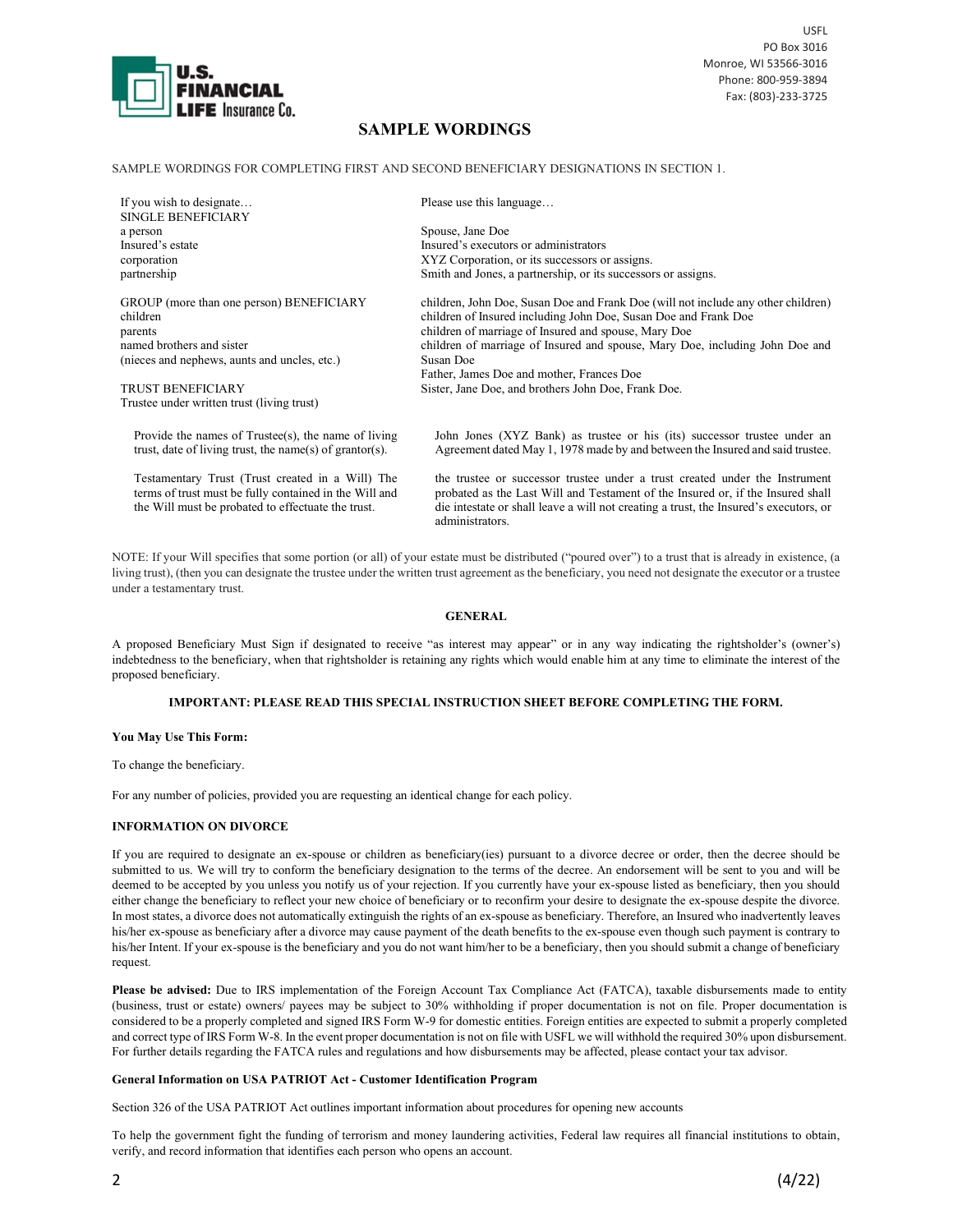

# BENEFICIARY CHANGE FORM

| <b>JOINT POLICY</b><br><b>YES</b> | NO               |
|-----------------------------------|------------------|
| POLICY NUMBER                     |                  |
| POLICY OWNER                      | POLICY OWNER DOB |
|                                   |                  |
| POLICY OWNER PHONE NUMBER: ( )    |                  |
|                                   |                  |
|                                   |                  |
| POLICY OWNER PHONE NUMBER: ()     |                  |

Joint beneficiaries will receive equal shares proportionate to the number of those beneficiaries who survive the Insured. Proceeds will be payable in one sum.

| 1. PRIMARY                                                                                  | Are any named beneficiaries a Viatical or Life Settlement Company?<br>N <sub>o</sub><br>Yes       |                                    |  |  |
|---------------------------------------------------------------------------------------------|---------------------------------------------------------------------------------------------------|------------------------------------|--|--|
| <b>BENEFICIARY(IES)</b><br>if living, if not                                                | Relationship to Insured<br>(Names of First Beneficiary(ies)                                       | (Date(s) of Birth) for individuals |  |  |
| Please type or print full<br>name and indicate the<br>relationship to the insured<br>person | Beneficiary(ies) Residential Address or place of business                                         |                                    |  |  |
|                                                                                             | Percentage (%) of Benefits                                                                        | Beneficiary(ies) SS#/EIN#/TIN#     |  |  |
|                                                                                             | Beneficiary(ies) email address                                                                    | Beneficiary(ies) telephone#        |  |  |
| 1. PRIMARY                                                                                  | Are any named beneficiaries a Viatical or Life Settlement Company?<br>N <sub>0</sub><br>Yes       |                                    |  |  |
| <b>BENEFICIARY(IES)</b><br>if living, if not                                                | (Names of First Beneficiary(ies)<br>Relationship to Insured<br>(Date(s) of Birth) for individuals |                                    |  |  |
| Please type or print full<br>name and indicate the<br>relationship to the insured<br>person | Beneficiary(ies) Residential Address or place of business                                         |                                    |  |  |
|                                                                                             | Percentage (%) of Benefits                                                                        | Beneficiary(ies) SS#/EIN#/TIN#     |  |  |
|                                                                                             | Beneficiary(ies) email address                                                                    | Beneficiary(ies) telephone#        |  |  |
| 2. CONTINGENT                                                                               | Are any named beneficiaries a Viatical or Life Settlement Company?<br>No<br>Yes                   |                                    |  |  |
| <b>BENEFICIARY(IES)</b><br>if living, if not                                                | Relationship to Insured<br>(Names of First Beneficiary(ies)<br>(Date(s) of Birth) for individuals |                                    |  |  |
| Please type or print full<br>name and indicate the<br>relationship to the insured<br>person | Beneficiary(ies) Residential Address or place of business                                         |                                    |  |  |
|                                                                                             | Percentage (%) of Benefits                                                                        | Beneficiary(ies) SS#/EIN#/TIN#     |  |  |
|                                                                                             | Beneficiary(ies) email address                                                                    | Beneficiary(ies) telephone#        |  |  |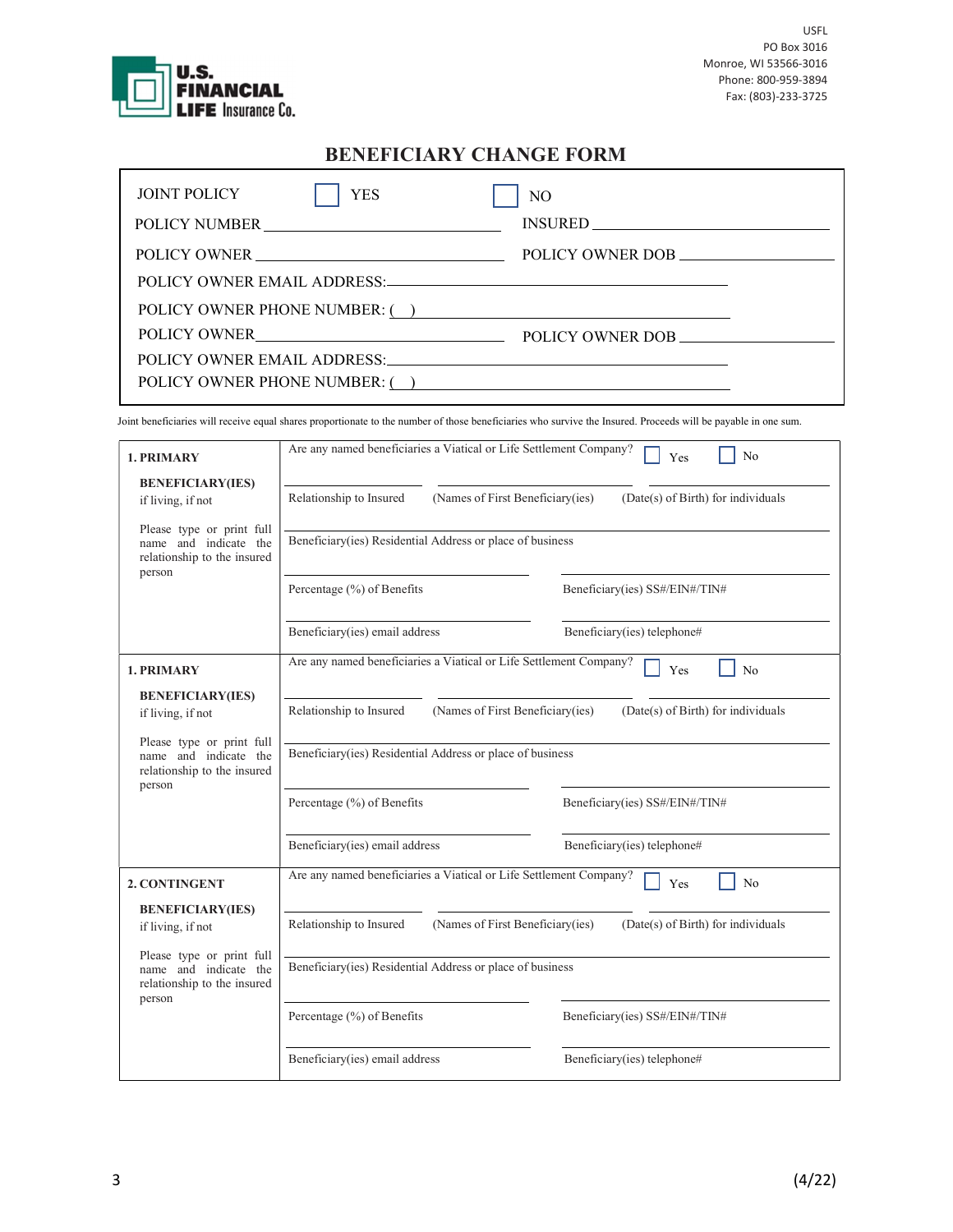

| 2. CONTINGENT                                                                                                                                                                                                                                                                                                            |                                                                                                                                                  |                               |           | Are any named beneficiaries a Viatical or Life Settlement Company?<br>N <sub>0</sub><br>Yes                                     |  |
|--------------------------------------------------------------------------------------------------------------------------------------------------------------------------------------------------------------------------------------------------------------------------------------------------------------------------|--------------------------------------------------------------------------------------------------------------------------------------------------|-------------------------------|-----------|---------------------------------------------------------------------------------------------------------------------------------|--|
| <b>BENEFICIARY(IES)</b><br>if living, if not                                                                                                                                                                                                                                                                             | Relationship to Insured<br>(Names of First Beneficiary(ies)<br>(Date(s) of Birth) for individuals                                                |                               |           |                                                                                                                                 |  |
| Please type or print full<br>and indicate the<br>name<br>relationship to the insured<br>person                                                                                                                                                                                                                           | Beneficiary (ies) Residential Address or place of business                                                                                       |                               |           |                                                                                                                                 |  |
|                                                                                                                                                                                                                                                                                                                          |                                                                                                                                                  | Percentage $(\%)$ of Benefits |           | Beneficiary(ies) SS#/EIN#/TIN#                                                                                                  |  |
|                                                                                                                                                                                                                                                                                                                          | Beneficiary(ies) email address                                                                                                                   |                               |           | Beneficiary(ies) telephone#                                                                                                     |  |
| <b>3. FINAL BENEFICIARY</b>                                                                                                                                                                                                                                                                                              | If no beneficiary named above is living at the Insured's death, the beneficiary is the Insured's executors or<br>administrators, unless checked: |                               |           |                                                                                                                                 |  |
|                                                                                                                                                                                                                                                                                                                          | $\Box$ The executors or administers of the survivor of all beneficiaries (the last designated beneficiary to die)                                |                               |           |                                                                                                                                 |  |
| Attach an additional completed form if more Primary or Contingent Beneficiaries are requested than this<br>section allows. All Attachments must reference policy number and be signed and dated the same date as the<br>beneficiary change form. If adding contingent beneficiary, primary beneficiary must be restated. |                                                                                                                                                  |                               |           |                                                                                                                                 |  |
|                                                                                                                                                                                                                                                                                                                          |                                                                                                                                                  |                               |           | 4. SIGNATURES The undersigned Rightsholder (Owner) requests the Company to accept and record the designations above, to add the |  |
| provisions of this form his/her/its policy/contract (if necessary to update it), to issue an endorsement consistent with the above designations or                                                                                                                                                                       |                                                                                                                                                  |                               |           |                                                                                                                                 |  |
| to accept this form as an endorsement (whichever it deems appropriate), and to accept any material changes above that I have initialed or                                                                                                                                                                                |                                                                                                                                                  |                               |           |                                                                                                                                 |  |
| otherwise ratified. If signing on behalf of a corporation or partnership, see "Instructions for completing this form" page 1.                                                                                                                                                                                            |                                                                                                                                                  |                               |           |                                                                                                                                 |  |
| Signature of Policy Owner                                                                                                                                                                                                                                                                                                |                                                                                                                                                  |                               |           | Date<br>Witness                                                                                                                 |  |
|                                                                                                                                                                                                                                                                                                                          | <b>First Name</b>                                                                                                                                | Initial                       | Last Name |                                                                                                                                 |  |
|                                                                                                                                                                                                                                                                                                                          |                                                                                                                                                  |                               |           | If Rightsholder (Owner) resides in Massachusetts, a witness<br>is mandatory and a named beneficiary may not be a witness.       |  |
| Signature of Policy Owner                                                                                                                                                                                                                                                                                                |                                                                                                                                                  |                               |           | Signature of Policy Owner                                                                                                       |  |
|                                                                                                                                                                                                                                                                                                                          | <b>First Name</b>                                                                                                                                | Initial                       | Last Name | <b>First Name</b><br>Initial<br>Last Name                                                                                       |  |